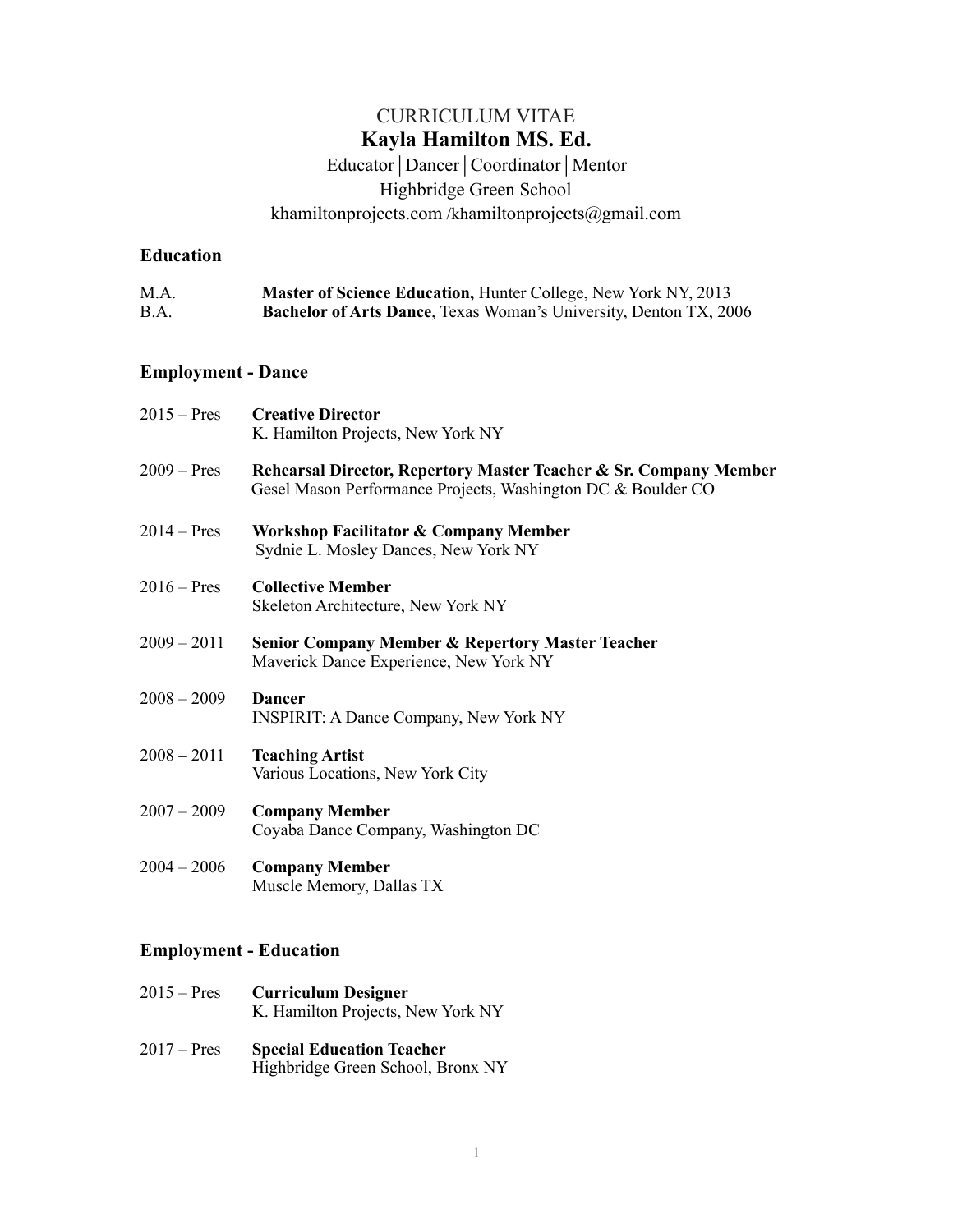| $2011 - 2017$ | <b>Special Education Teacher</b><br>Global Technology Preparatory, New York NY     |
|---------------|------------------------------------------------------------------------------------|
| $2013 - 2015$ | <b>Special Education Coordinator</b><br>Global Technology Preparatory, New York NY |
| $2015 - 2016$ | <b>Model Teacher</b><br>Global Technology Preparatory, New York NY                 |
| $2016 - 2017$ | <b>NYC Men Teach Mentor</b><br>NYC Dept. of Education Young Men's Initiative NY    |
|               | Summer 2014 Teacher Development Coach<br>NYC Teaching Fellows, New York NY         |
| $2011 - 2013$ | <b>Teaching Fellow</b><br>Citizen School, New York NY                              |

#### **Specializations**

Beginner to Advanced: Modern, Traditional West African, Composition, Improvisation Beginner and Intermediate: Ballet, Tap, Jazz

#### **SELF PRODUCED CONCERTS**

*Dark Room Duet.* K. Hamilton Projects, New York NY 2017 *–* Pres.

*Nearly Sighted*. K. Hamilton Projects, Bronx Academy of Arts and Dance, New York NY 2017.

*SHIFT: Choreographers Take Flight.* K. Hamilton Projects, Jack Guidone Theatre, Washington, DC 2008

*Running with Myself.* K. Hamilton Projects, Greenspace Arts Collective, Denton TX 2006

#### **RESIDENCIES**

Choreographer assistant, Gesel Mason, ADF, Summer 2016 & 2017

Teacher, Texas Improv Festival, Houston Community College 2017

Facilitator, Traditional West African Dance, Master Classes, Houston, Community College, Houston TX 2016

Facilitator, Modern Dance, Master Class, Collin County Community College, Houston TX 2016

Facilitator & Choreographer, Modern & Traditional West African, Teaching and Choreography Residency, Savannah State Univ., Savannah GA 2009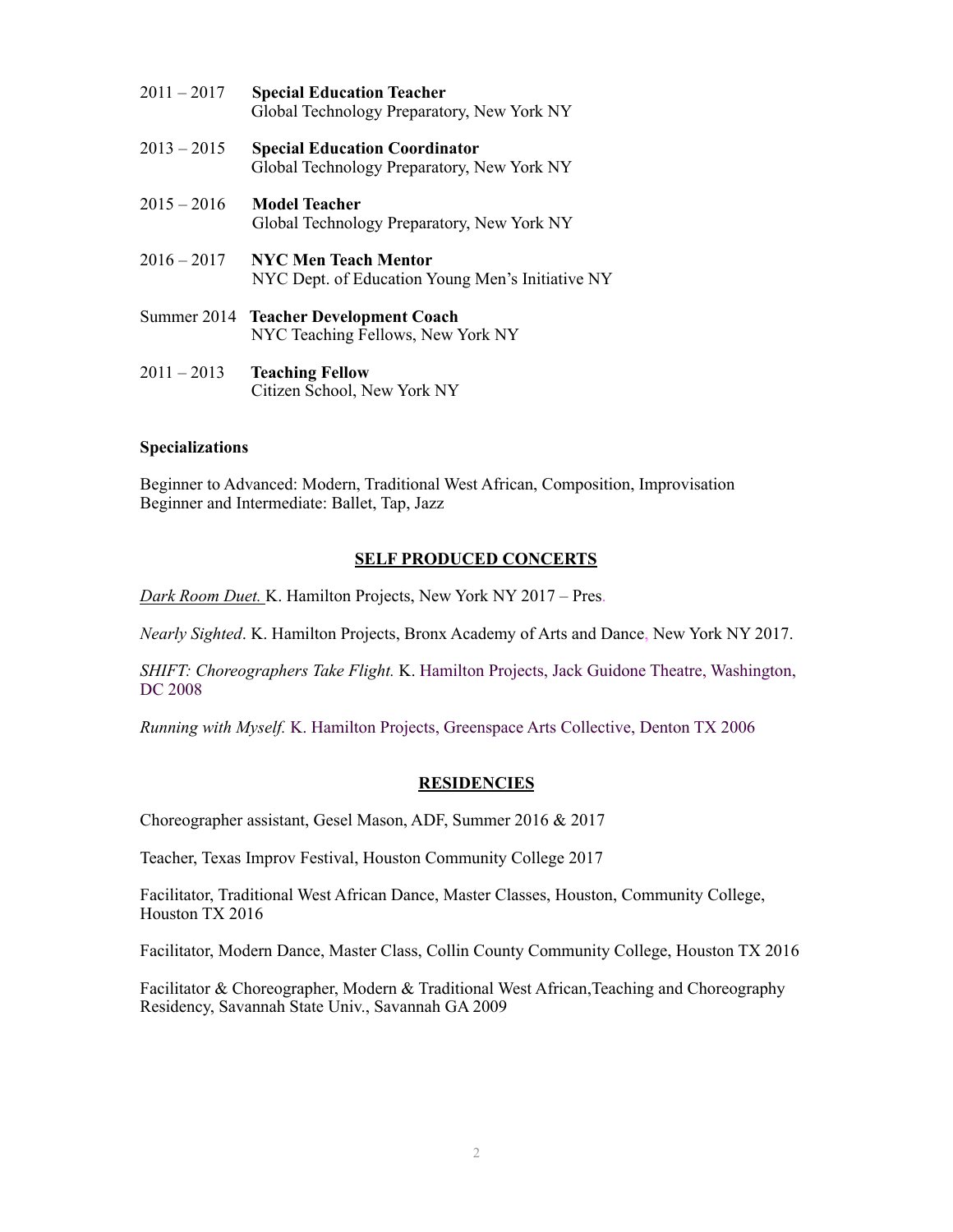#### **CONTINUING EDUCATION/TRAININGS**

#### **Continuing Education**

Pilates Comprehensive Apparatus Certification, The Lab, NY 2009

LANDING - Miguel Gutierrez**,** Gibney Dance Center 2017

Dance Disability Art DANT, NYC 2017

### **Modern Dance Training: Release, Horton, & Limon**

Gibney Dance Center (formerly Dance New Amsterdam), New York NY 2008 – Pres

Dance New Amsterdam Summer Intensive, New York NY 2008

Bates Dance Festival, Lewiston, Maine 2004

Texas Woman's University, Denton TX 2001 – 2006

#### **West African Dance Training**

Cumbe: Center for African and Diaspora Dance, Contemporary West African Dance, New York NY 2015 – Pres

Djoiba Dance Centre, Traditional West African Dance, New York NY 2008 – Pres

Dance Place, Traditional West African Dance, Washington, DC 2006 – 2008

Texas Woman's University, Traditional West African Dance, Denton TX 2003 – 2006

#### **Improvisation**

100 Grand, Contact Improvisation Jam member, New York NY 2014 – 2015

Alexandra Beller Summer Intensive, Solo Improvisation, New York NY 2014

Texas Woman's University, Contact Improvisation, Denton TX 2001 – 2006

### **AWARDS & FELLOWSHIPS**

### **Honors and Awards**

Bessie Award, Outstanding Performer 2017

Pauline Bishop Lemon Memorial Award, Outstanding Artistic Accomplishments, Denton TX 2006

Bates Dance Festival Performance Merit Scholar, Lewiston ME 2004